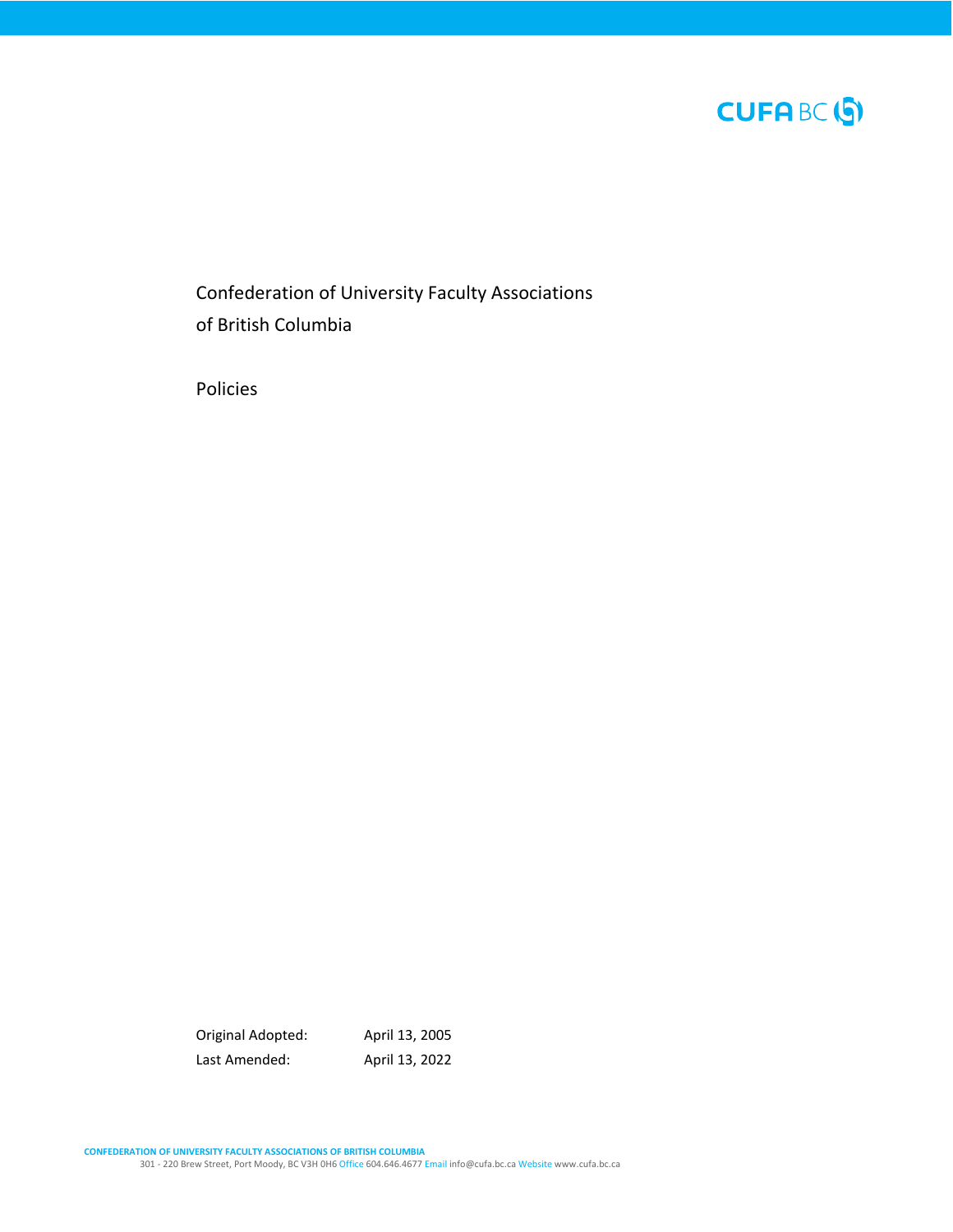**Table of Contents** 

| A1.               |  |
|-------------------|--|
| A2.               |  |
| A3.               |  |
| A4.               |  |
| A5.               |  |
| A6.               |  |
|                   |  |
| F1.               |  |
| F <sub>2</sub> .  |  |
| F3.               |  |
| F4.               |  |
| F5.               |  |
| F6.               |  |
| F7.               |  |
| F8.               |  |
| F9.               |  |
| F10.              |  |
| F11.              |  |
| F <sub>12</sub> . |  |
| F <sub>13</sub> . |  |
| F14.              |  |
|                   |  |
| R1.               |  |
| R <sub>2</sub> .  |  |
| R3.               |  |
| R4.               |  |
| R5.               |  |
|                   |  |
| S1.               |  |
| S <sub>2</sub>    |  |
|                   |  |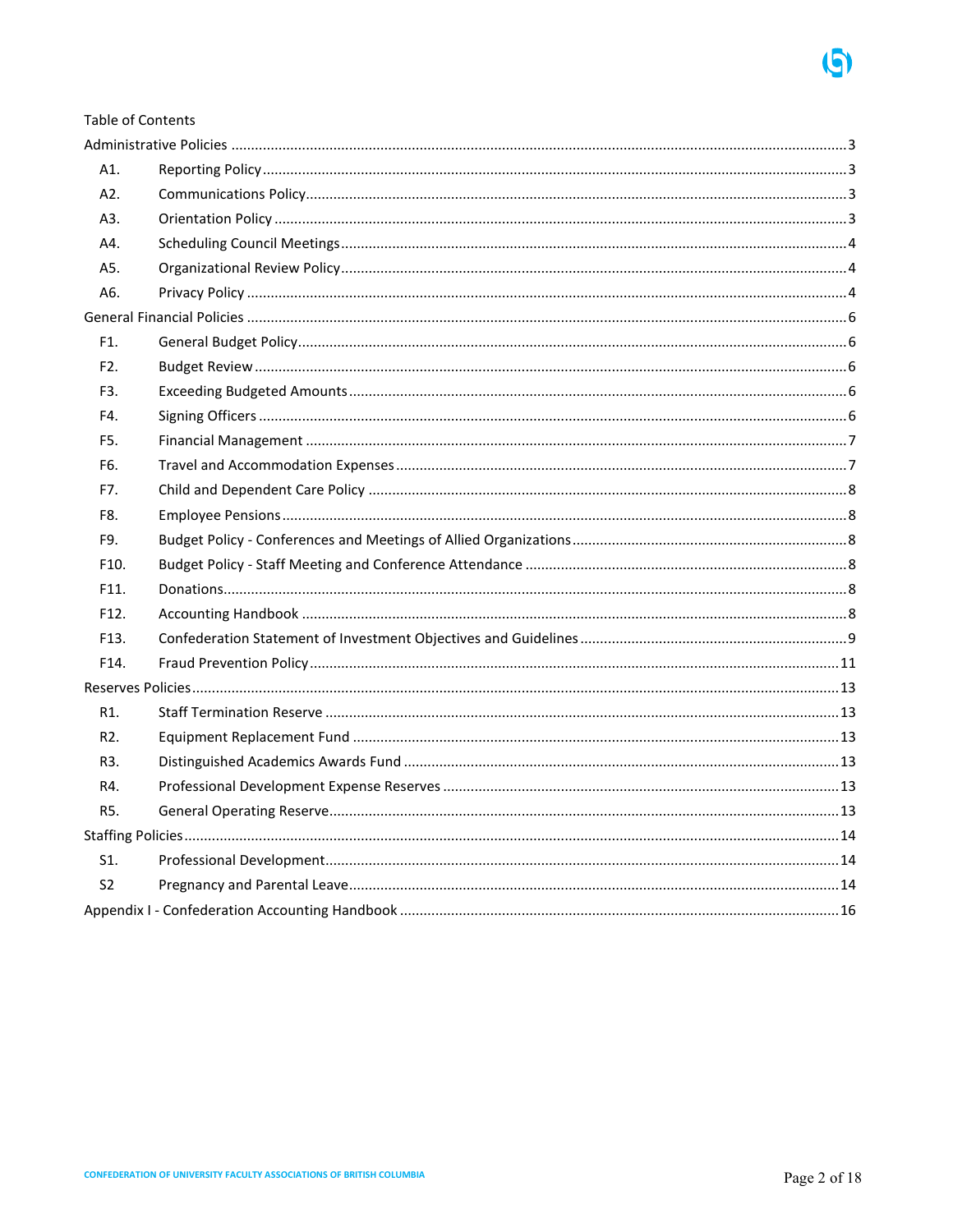# <span id="page-2-0"></span>**Administrative Policies**

### <span id="page-2-1"></span>**A1. Reporting Policy (amended May 21, 2021)**

- A1.1 The President and Executive Director shall ensure that the Confederation member associations are kept informed of the Confederation's activities and involved in priorities and policy planning at General Meetings and between General Meetings, at Executive Committee meetings
- A.1.2 At each General Meeting, the Confederation shall publish a report of its activities since the previous General Meeting. The report shall contain:
	- 1. a report from the President
	- 2. a report from the Executive Director
	- 3. a report from the Secretary/Treasurer which shall include a narrative budget
	- 4. a report from each member association on its own activities
- A1.3 In order to develop wider knowledge of and experience with the Confederation's advocacy work, the Confederation Council members shall be invited to participate in advocacy meetings and events, where possible and appropriate.

# <span id="page-2-2"></span>**A2. Communications Policy** *(***amended May 21, 2021***)*

- A2.1 The Confederation member associations are responsible for ensuring that information about the Confederation's work is communicated to individual faculty members on their respective campuses. This may include, but is not limited to:
	- 1. having the Confederation contribute articles to member association newsletters;
	- 2. inviting the Confederation officers to address member association executive committee meetings and/or general membership meetings;
	- 3. having one of the member associations of the Confederation General Meeting delegates report on the Confederation General Meetings to their association's executive committee.

# <span id="page-2-3"></span>**A3. Orientation Policy** *(***amended May 21, 2021***)*

- A3.1 The Executive Director shall produce and maintain, electronic form, an Orientation Handbook to be provided to each new member of the Confederation Council.
- A3.2 The Orientation Handbook shall include copies of:
	- 1. the Constitution and By-Laws
	- 2. the Operational Policy Manual
	- 3. the Policy Statement Manual
	- 4. the most recent audit report
	- 5. the minutes for the last two General Meetings
	- 6. the current operating budget
	- 7. the list of past presidents
	- 8. the BC Societies Act
	- 9. other documents that might be useful for a new member of the Confederation Council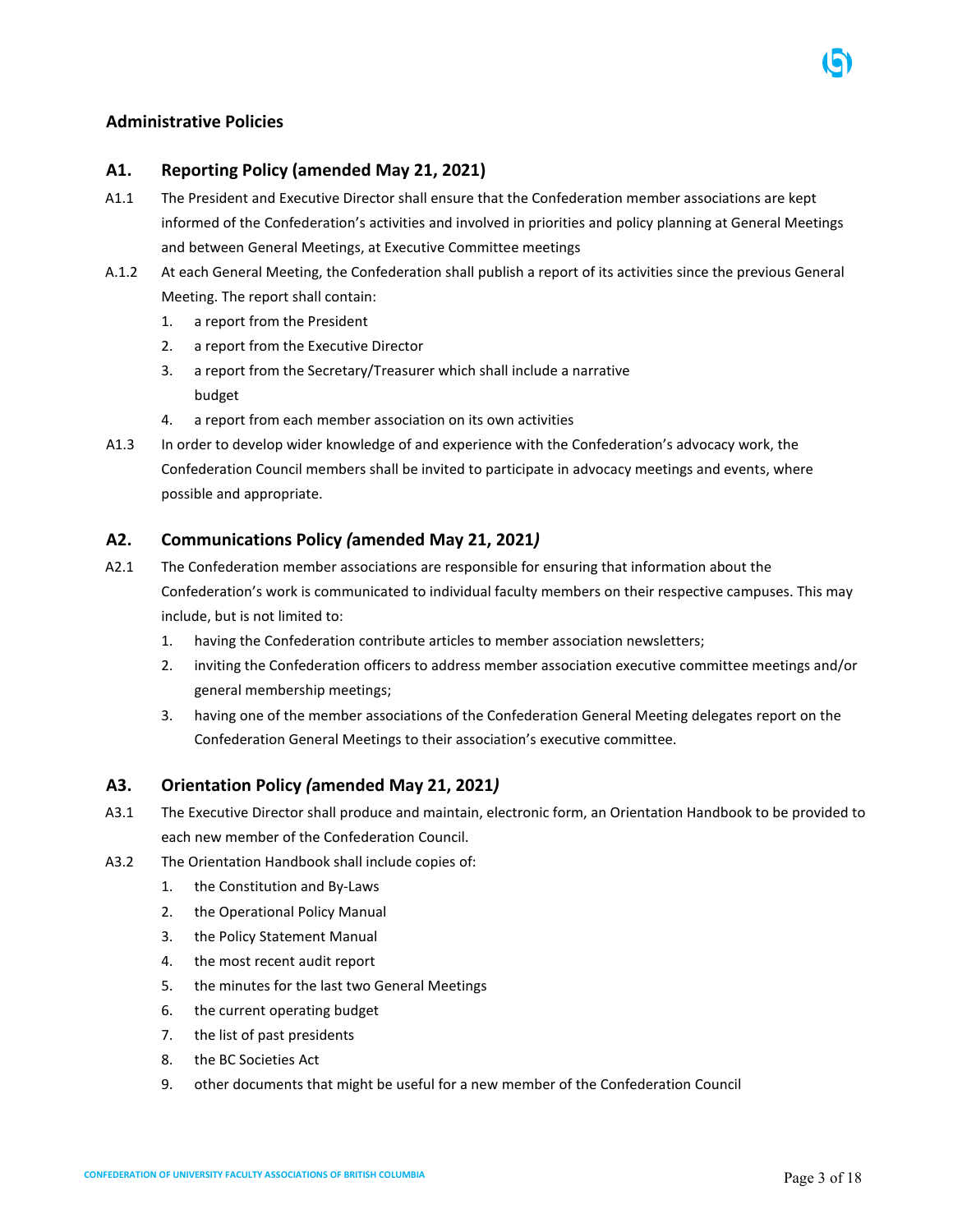# <span id="page-3-0"></span>**A4. Scheduling Council Meetings (amended May 21, 2021)**

- A4.1 The Confederation normally schedules its meetings for the forthcoming year at the spring council.
- A4.2 When scheduling council meetings, the Confederation will identify primary and secondary dates that meet the organization's needs in advance of the deciding council meeting.
- A4.3 The Confederation will then identify potential conflicting dates, including religious holidays or other known significant meetings taking place. The Confederation will consult the interfaith calendar of observances [https://www.interfaith-calendar.org/.](https://www.interfaith-calendar.org/) Consultation at council meetings will include information on any conflicts of which the Confederation is aware.
- A4.4 Wherever possible, the Confederation will not schedule council meetings on members' religious holidays, including religious holidays that fall on statutory and non-statutory calendar days.
- A4.5 Where members' religious holidays conflict with both primary and secondary potential council dates, the Confederation shall consult with council members to identify alternative meeting times. In the event that no single date is amenable to all, the President shall hold final authority over such rescheduled meetings.
- A4.6 Council members are responsible for communicating meeting dates with their respective officers and delegates.

### <span id="page-3-1"></span>**A5. Organizational Review Policy** *(***amended May 21, 2021***)*

- A5.1 Every five years, the Confederation shall review its mandate, activities, staffing and budget to ensure their continued relevance.
- A5.2 The next organizational review will commence at the Spring 2026 General Meeting.

### **A6. Privacy Policy (adopted October 5, 2021)**

The Confederation is committed to protecting the privacy and security of personal information held about its volunteers, members, awards recipients and nominees, and those who have shown an interest in the Confederation, our events, circulations, campaigns, or organization. This policy explains how we collect, use, disclose, and safeguard personal information. This policy is required by the *BC Societies Act* and complies with the *BC Privacy Act* and *Canada's Anti-Spam Legislation*.

#### **A6.1 Collection of Information**

The Confederation collects personal information from elected volunteers, members, awards nominees and recipients, and others who have shown an interest in the Confederation, including through newsletter sign-up and campaigns. "*Personal information*" is any information that is identifiable with someone as an individual and may include, but is not limited to, one's name, gender, age or date of birth, mailing address, telephone number, and email address. This information is obtained by fair and lawful means, where we have obtained explicit or implied consent to do so or as otherwise permitted by law. *"Implied consent"* is reasonably inferred by the Confederation when one voluntarily provides personal information to us either by phone, mail, electronically, or in person.

### **A6.2 Use of Information**

The Confederation uses personal information to further its mission and communicate with volunteers, members, awards nominees and recipients, and others who have shown an interest in the Confederation. This includes using the information to deliver services; to provide information about tickets, events, membership; to thank supporters; to invite supporters to special events; for phone calls, emails, and mail; and for audit purposes.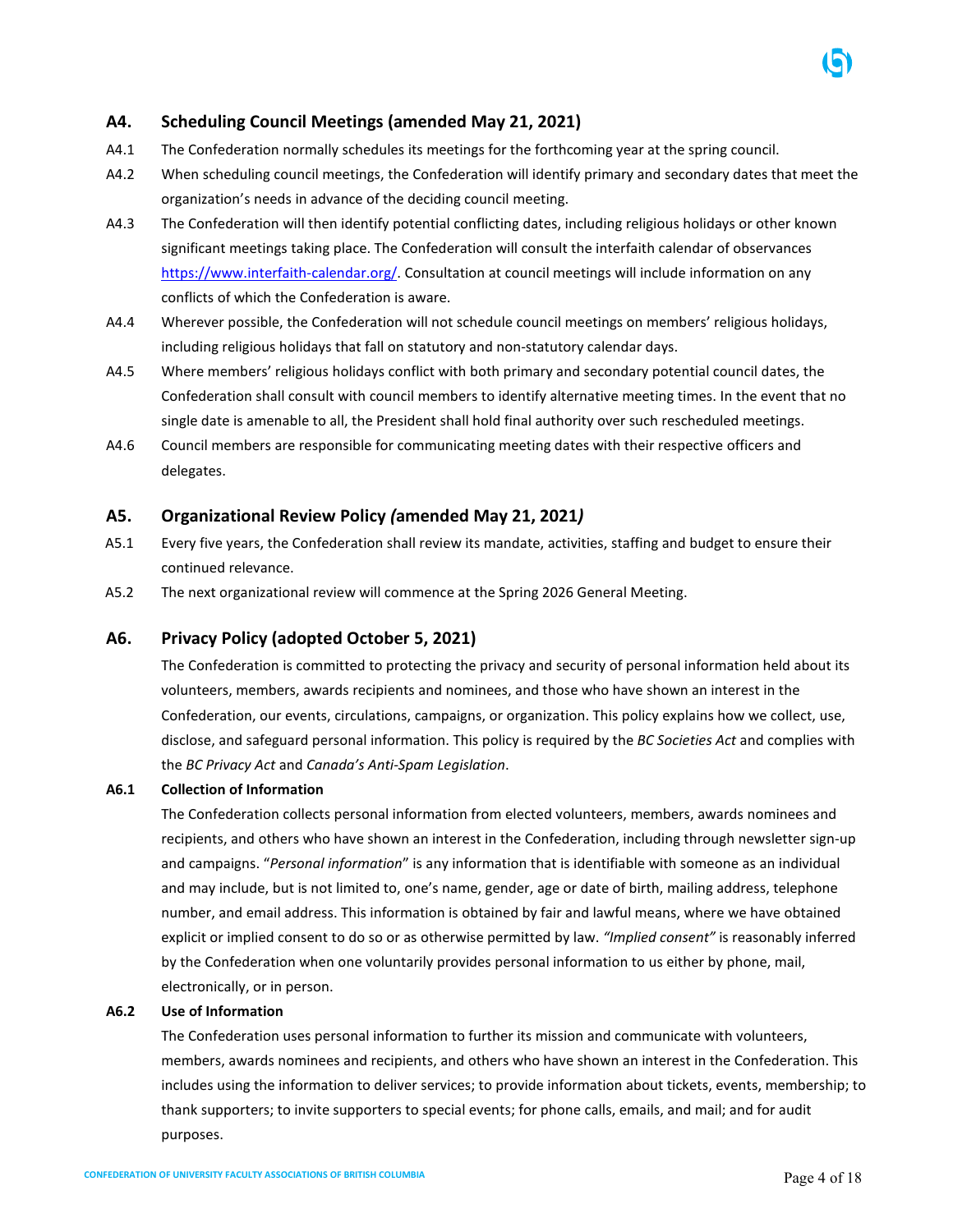The Confederation is committed to using personal information in a respectful and useful way. The Confederation is also committed to making sure recipients other than members of the Executive do not receive more than a reasonable number of emails, letters, communications, or phone calls.

#### **A6.3 Disclosure of Information**

The Confederation takes seriously its obligations with respect to the use and disclosure of personal information. Generally, we will only use or disclose of personal information for the primary purpose that it was collected or for a purpose related to the primary purpose for which it would reasonably be expected to be used. The Confederation will not sell, give, or rent personal information. The Confederation will only share personal information as required by relevant legislation.

### **A6.4 Storage of Information**

Personal information is stored in our database(s) on a secure server and in hard copy files at the Confederation's office in Vancouver, British Columbia. We have implemented physical, organizational, contractual, and technological security measures to protect personal information from loss or theft, unauthorized access, disclosure, copying, use or modification. Only authorized personnel have access to this information. The only authorized personnel who are granted access to personal information are those with a business "need-to-know" or whose duties reasonably require such information. All staff that have access to personal information are required to adhere to privacy and confidentiality in employment contracts.

### **A6.5 Online Privacy Policy**

The Confederation is committed to protecting the privacy of those who use our website and subscribe to the electronic newsletter. The Confederation does not systematically collect any information about the identity of individuals searching our website. The Confederation does collect statistical information through a log file which indicates which pages were visited and how frequently. This information is analyzed to help us develop content that responses to the interests of our site visitors. For information on the privacy policy concerning WordPress, please see:<https://en-ca.wordpress.org/about/privacy/>

The Confederation does collect information about the identity of those who subscribe to the newsletter through Mailchimp for the purposes of tracking and evaluation. For information on the privacy policy concerning Mailchimp, please see [https://mailchimp.com/legal/privacy/.](https://mailchimp.com/legal/privacy/)

The Confederation is not responsible for the content or the privacy policies of the websites to which it may link.

### **A6.6 Accountability**

The Confederation does its best to ensure that all information is recorded accurately. All comments, questions, concerns or complaints regarding personal information or this policy or practices should be forwarded to:

> CUFA BC 315 – 207 West Hastings Street Vancouver, BC V6B 1H7 info@cufa.bc.ca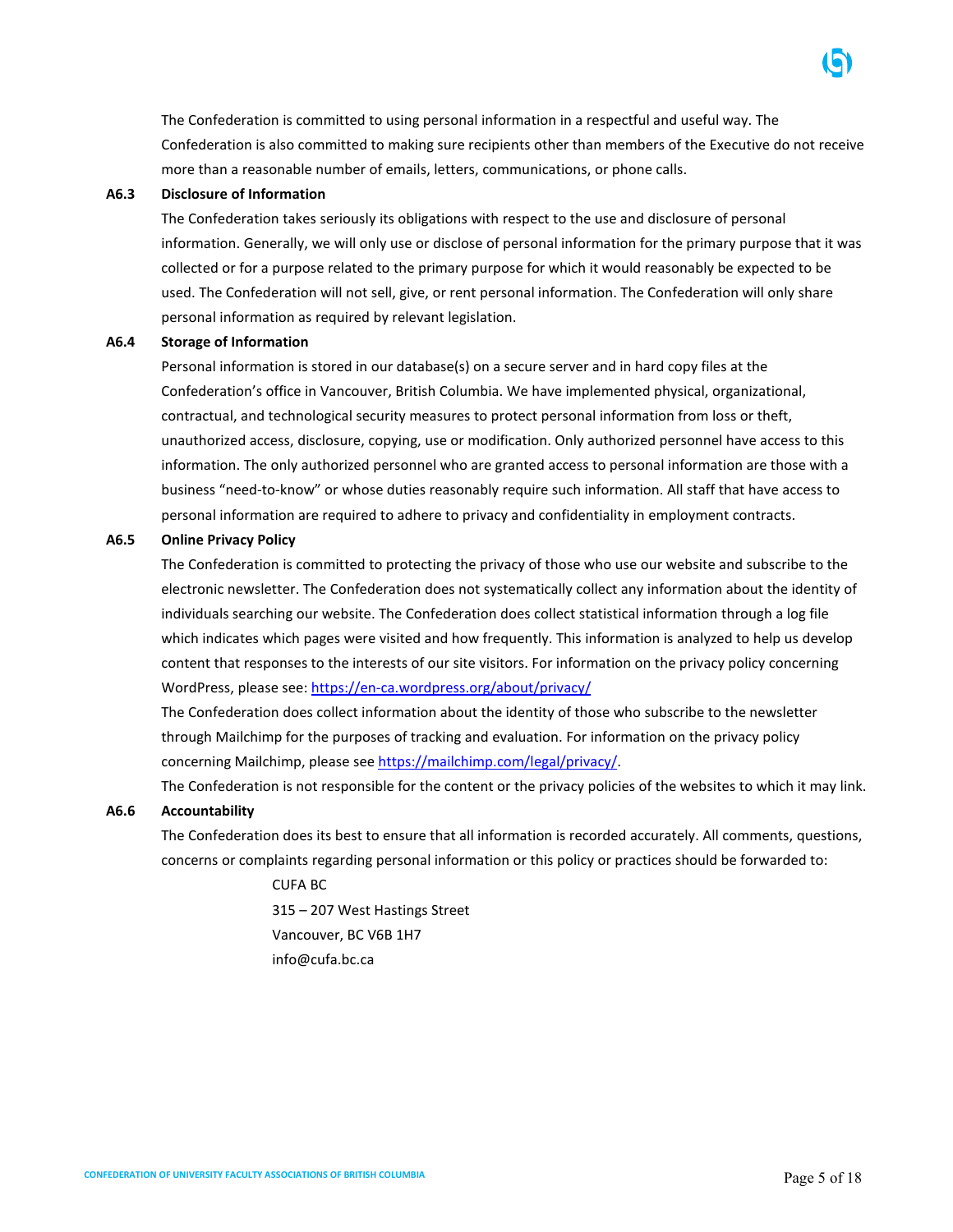<span id="page-5-0"></span>*The following refers to and interacts with Appendix I Accounting Handbook*

# <span id="page-5-1"></span>**F1. General Budget Policy (amended May 21, 2021)**

- F1.1 The purpose of the Confederation budget is both to fund the predictable expenses of the organization and to provide contingency funds to allow the organization to act in response to government initiatives and/or to take advantage of opportunities to advance the interests of its members.
- F1.2 Predictable expenses (e.g. salary, rent, telecommunications) are budgeted at their actual expected level.
- F1.3 Contingent expenses (e.g. miscellaneous travel) are budgeted based on actual expenditures in the previous year and an estimate of the amount of activity in the coming year.

# <span id="page-5-2"></span>**F2. Budget Review (amended April 15, 2016)**

F2.1 At each General Meeting there shall be a review of the budget for the current fiscal year in light of the most recent financial statements and consider what budget amendments may be necessary in order for the budget to better reflect the actual revenues and expenditures of the organization.

# <span id="page-5-3"></span>**F3. Exceeding Budgeted Amounts** *(***amended April 15, 2016***)*

- F3.1 An increase greater than five thousand dollars (\$5,000) for an individual expenditure must be authorized by a resolution at a General Meeting or an Executive Committee meeting.
- F3.2 The amounts budgeted for staff salaries and the President's teaching release may only be exceeded if authorized by a resolution at a General Meeting or at an Executive Committee meeting.
- F3.3 For all other expense categories, the President and Secretary/Treasurer may jointly authorize expenditures exceeding the amount budgeted up to a maximum of \$5,000.

# <span id="page-5-4"></span>**F4. Signing Officers (amended May 21, 2021)**

- F4.1 The signing officers shall be designated by a General Meeting resolution.
- F4.2 Normally, the signing officers are the President, Vice-President, Secretary/Treasurer, Past President and Executive Director. Where a cheque is to be issued in an amount exceeding five thousand dollars (\$5,000), the cheque must be authorized by two signing officers other than the Executive Director.
- F4.3 A signing officer may be removed or replaced by a two-thirds majority resolution at a General Meeting or at an Executive Committee meeting.
- F4.4 All cheques and other financial instruments shall be signed by two signing officers.
- F4.5 Normally, a signing officer may not sign a cheque or financial instrument for which she or he is the payee. In exceptional circumstances, a signing officer may sign a cheque or financial instrument for which she or he is the payee, subject to the verbal or written pre-authorization of a signing officer other than the one who will co-sign the cheque or financial instrument.
- F4.6 All cheque requisitions must be initialed by the signing officers signing the cheques.
- F4.7 The monthly bank reconciliation statements and bank statements must be signed by the Secretary/Treasurer to indicate that she/he has reviewed the statement.
- F4.8 The monthly journal entries must be signed by the Secretary/Treasurer to indicate that she/he has reviewed them.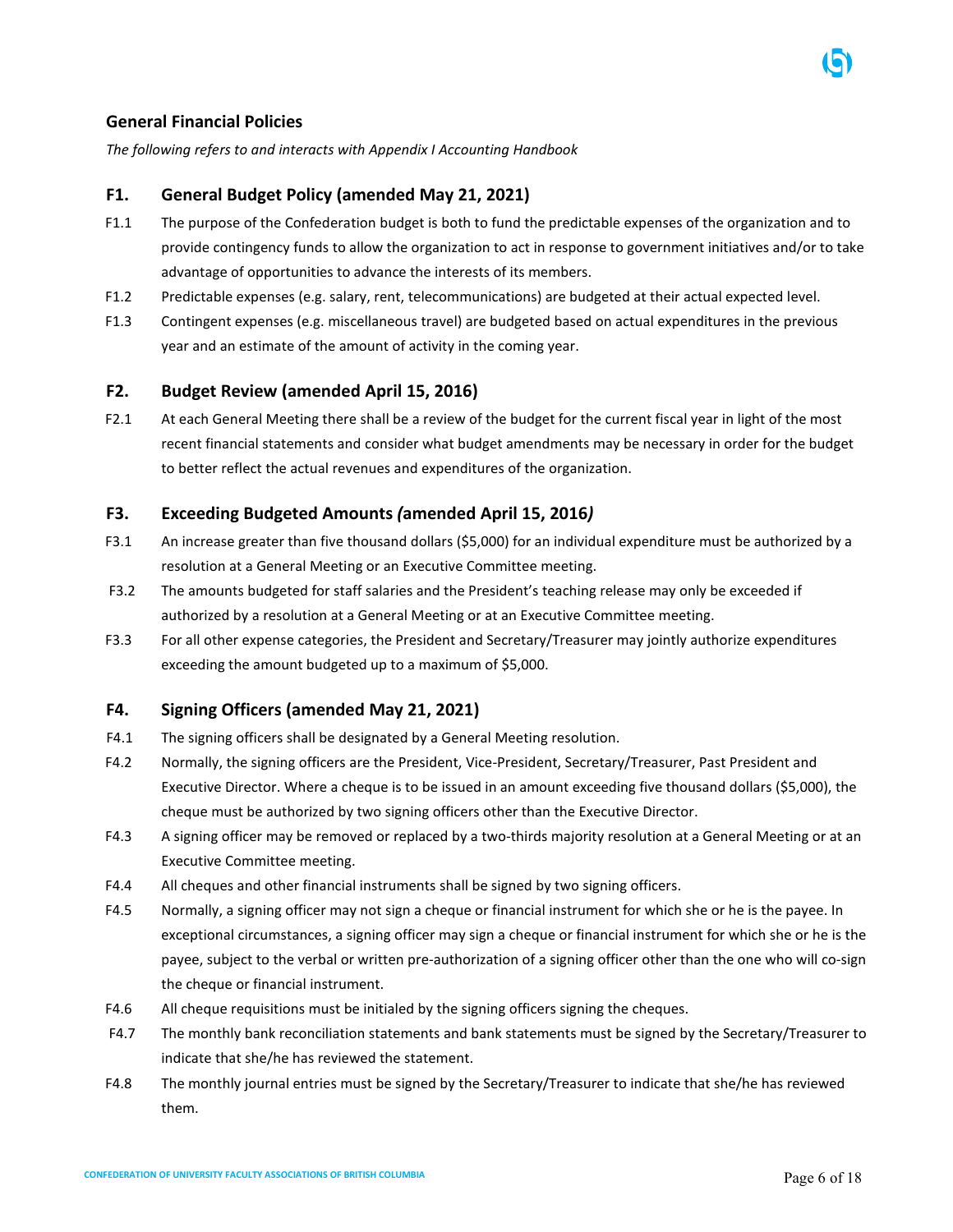# <span id="page-6-0"></span>**F5. Financial Management (amended May 21, 2021)**

- F5.1 The Executive Director is responsible for managing the finances of the organization subject to the budget, policies, and Accounting Handbook (Appendix I) set by the Confederation and the direction of the President and Secretary/Treasurer.
- F5.2 The Executive Director shall provide Council members with financial statements at each General Meeting.
- F5.3 The Executive Director shall regularly update the President and Secretary/Treasurer on the financial status of the Confederation. The Executive Director shall also provide copies of the financial statements and the bank reconciliation to the Secretary/Treasurer on a monthly basis.

### <span id="page-6-1"></span>**F6. Travel and Accommodation Expenses** *(***amended October 5, 2021***)*

- F6.1 The Confederation reimburses members for the costs of attending the Confederation meetings and attending to the Confederation business. In assessing the reasonableness of a given travel cost and in making arrangements for CUFA meetings, climate and labour considerations will be taken into consideration. All travel and accommodation expense claims
	- a. shall be submitted on the approved form;
	- b. shall not be processed without the signature of the person making the claim;
	- c. shall be supported by original receipts, except in exceptional circumstances;
	- d. may be submitted electronically;
	- e. shall be submitted in a timely manner
- F6.2 1. The per diem rates for meals not otherwise provided are:
	- Breakfast \$21.10
	- Lunch \$21.35
	- Dinner \$52.40
	- 2. An additional \$17.30 per day may be claimed for incidental expenses.
	- 3. Reimbursement for the use of a personal vehicle is at the rate of \$0.56 per kilometer. For trips within an individual's home community, if that individual normally drives to her/his campus/office then that mileage is to be deducted from the total claimed.

 When an individual chooses to travel by private vehicle and air travel is available, the amount of reimbursement must be limited to the lesser of (1) the actual mileage plus appropriate ancillary costs, e.g. tolls, ferries, and parking; or (2) the lowest equivalent airfare available, plus appropriate ancillary costs such as travel to and from airports, parking, etc.

The Confederation encourages members travelling long distances by automobile to use economical methods as much as possible, including rental cars and/or carpooling. When an individual travels by rental car, only costs of rental, insurance and fuel will be reimbursed.

- 4. If accommodation is provided by friends or relatives, up to \$40 per day may be claimed for accommodation expenses.
- 5. Per diem, mileage, and friend/relative accommodation claims do not require submission of receipts.
- F6.3 For in-province travel, the Confederation will not normally reimburse accommodation costs in excess of the amounts set out in the Business Travel Accommodation Listings for BC Government employees [\(http://csa.pss.gov.bc.ca/businesstravel/\)](http://csa.pss.gov.bc.ca/businesstravel/) where available and applicable.
- F6.4 For out-of-province travel (and in-province travel where the rates outlined in F6.3 are not available), the Confederation will not normally reimburse accommodation costs in excess of the amounts set out in the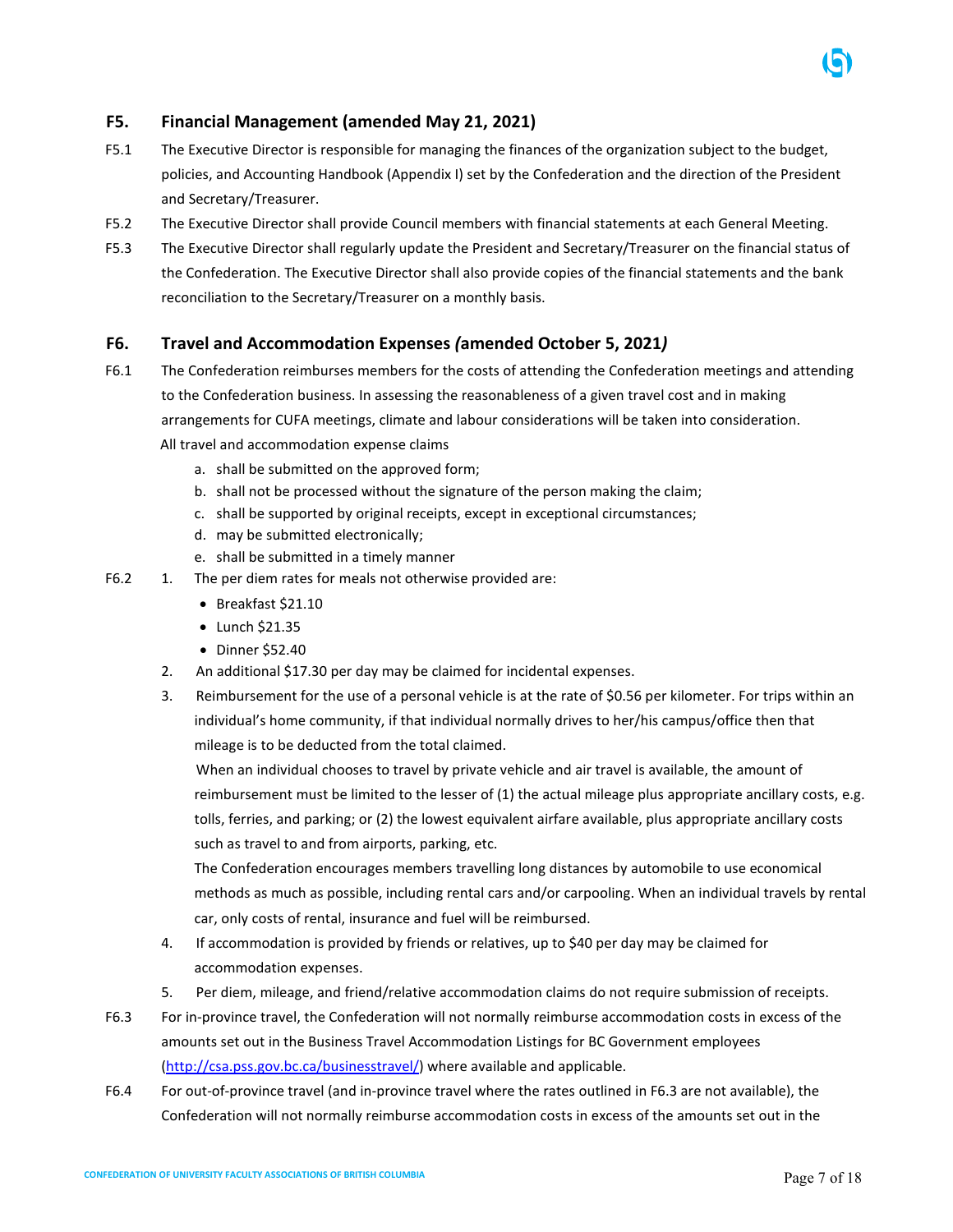Canadian Association of University Business Officer's University (CAUBO) Hotel Rate program [\(http://www.caubo.ca/supplier\\_contracts/hotels\)](http://www.caubo.ca/supplier_contracts/hotels).

- F6.5 In province travel will be reimbursed to the equivalent of the cost of economy airfare as per (F6.2) above.
- F6.6 Where a person traveling on the Confederation business chooses to use a mode of travel or stay at an accommodation that exceeds the travel and accommodation expense guidelines above, they shall be reimbursed for a portion of their expenses equivalent to the total cost, had they used approved modes of travel and places of accommodation.
- F6.7 Any two of the President, the Secretary/Treasurer or the Executive Director may approve exceptions to the travel and accommodation expense guidelines above.
- F6.8 The Confederation encourages the use of unionized carriers and hotels wherever possible and will use unionized hotels for meetings and conferences.

# <span id="page-7-0"></span>**F7. Child and Dependent Care Policy (amended May 21, 2021)**

7.7.1 Where a person engages in the Confederation business, resulting in a need for additional child or dependent care, the person may apply for reimbursement of necessary and reasonable costs associated with providing alternative care for dependents. Notice of the requirement of reimbursement for child / dependent care expenses, including an estimate of the costs, should be made to the Confederation office at least a week before the activity occurs. Estimated costs should include the number of hours required and the per-hour cost, which should conform to the requirements of the Employment Standards Act. Approval must be granted by two of the following: President, Vice-President, and Executive Director. Receipts are required for reimbursement; receipts for care services must show the number of hours and the total amount paid.

# <span id="page-7-1"></span>**F8. Employee Pensions (amended May 21, 2021)**

- F8.1 The salary and benefits for all Confederation employees shall be set out in a contract with the employee.
- F8.2 Payroll services for employees may be provided directly by the Confederation, through a member faculty association or university, or through a private sector payroll service.

# <span id="page-7-2"></span>**F9. Budget Policy - Conferences and Meetings of Allied Organizations** *(***amended May 21, 2021)**

F9.1 The Confederation President, Executive Director, or their designates attend meetings of allied organizations for a variety of purposes. Unless the Confederation Council decides otherwise, the Confederation budget shall allocate funds to attend these meetings. These associations shall include, but not be limited to, the Canadian Association of University Teachers (CAUT), the Confederation of the University Faculty Associations of Alberta (CAFA), the Ontario Confederation of University Faculty Associations (OCUFA), the Federation of Post-Secondary Educators (FPSE), and, if applicable, other provincial associations.

# <span id="page-7-3"></span>**F10. Budget Policy - Staff Meeting and Conference Attendance (amended May 21, 2021)**

F10.1 From time to time, the Executive Director and the President may determine that conference attendance and/or meeting attendance involving travel for staff may be appropriate.

# <span id="page-7-4"></span>**F11. Donations (repealed April 4, 2013)**

# <span id="page-7-5"></span>**F12. Accounting Handbook (adopted September 23, 2011)**

See Appendix I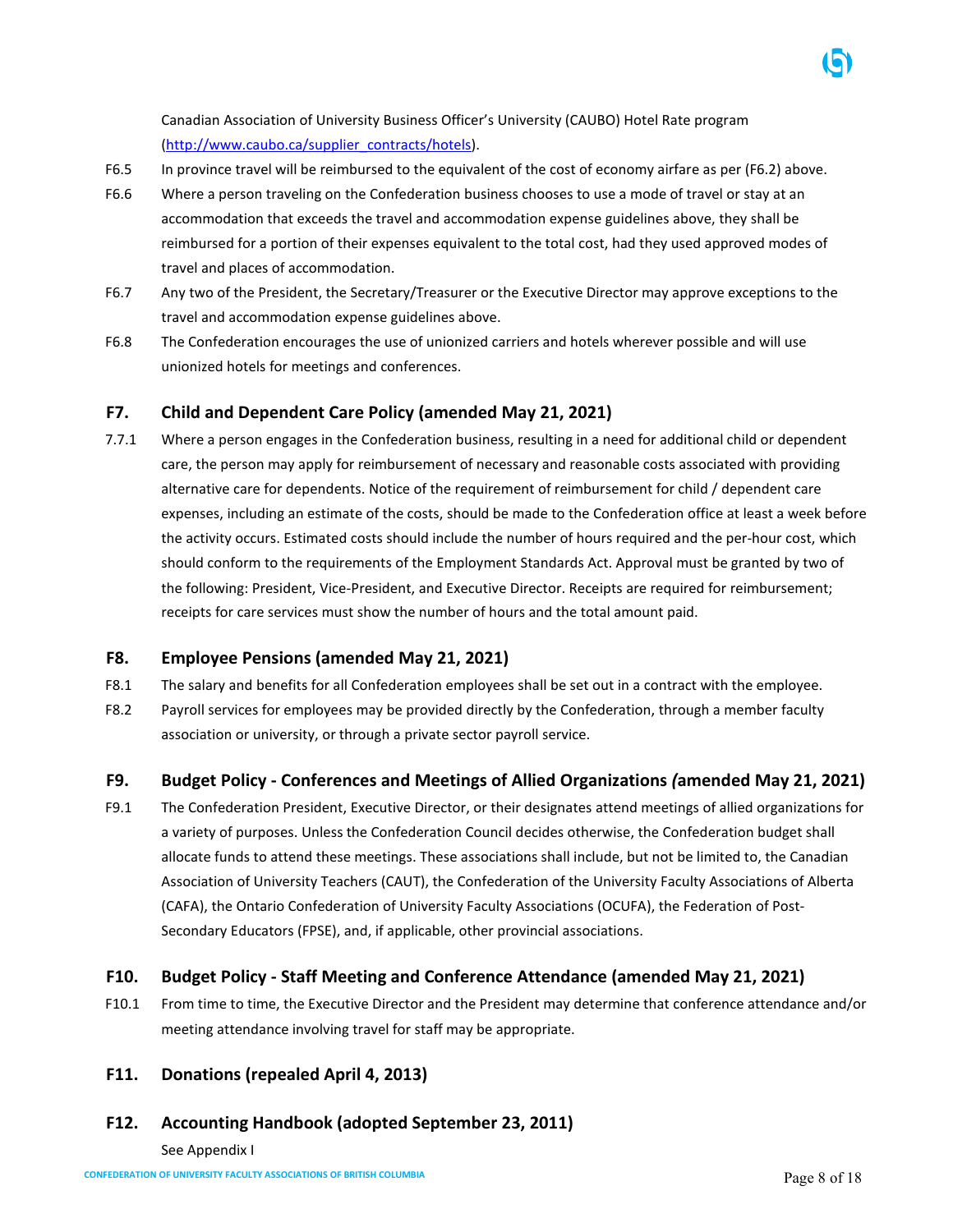# <span id="page-8-0"></span>**F13. Confederation Statement of Investment Objectives and Guidelines (amended May 21, 2021)**

#### **F13.1 Introduction**

The purpose of this statement is to establish guidelines for the prudent investment of the Confederation's assets. These guidelines are meant to provide stability in the management of the portfolio. This policy furthermore provides parameters for the portfolio by providing guidelines for selecting appropriate investments and classes of assets. It is recognized that from time to time the Executive Committee's attitudes, expectations and objectives may change or the manager of the assets may sense a significant shift in the investment environment. Therefore, it is particularly important that the Committee and the investment manager continue to communicate about this statement.

#### **F13.2 Purpose of the Reserves**

The reserves have been provided to fund the Confederation activities while minimizing fees charged to members, as well as to provide a source of funds in times of unusual cash requirements (a "safety buffer").

#### **F13.3 Investment Philosophy**

The Confederation's investment philosophy is to exercise care and prudence in its investment of its assets, with the primary goal of preserving capital value in two ways: (i) minimize the possibility of permanent loss of capital and (ii) protect the real value (inflation-adjusted) of the capital. In addition, immediate access to some of the capital ("liquidity") for emergencies is required. It is expected that all transactions undertaken by the investment manager will be based solely upon the best financial interest of the Confederation.

#### **F13.4 Investment Objectives**

- A. Source of funds for operations and special needs. A portion of the reserves, to be specified by the Executive Committee, is to be available, without loss of capital, for immediate use by the Confederation. This would typically be held in an interest-bearing account with no withdrawal restrictions or in highquality discount investments.
- B. Preservation of Capital. The Confederation wishes to take on the minimum possible amount of risk of capital loss necessary to protect the real value of the reserves. Low-risk fixed income of Canadian governments or companies will be used to meet the Confederation's objectives.
- C. Liquidity. A portion of the reserves must be available to meet short-term operational or emergency needs. Longer-term investments for the remainder of the reserves are acceptable if the planned maturities provide for regular maturing assets repaying face value and providing a yield sufficient to avoid real losses on the reserves.
- D. Yield. Given the above objectives of safety, the Confederation wishes to see the reserves grow from investment returns. This can be accomplished by investing in the highest yielding investments with the requisite safety level.
- E. Reporting. The investment manager must provide, at least quarterly, a statement of account (see below). In addition, all necessary tax reporting is required within a reasonable time after tax-year-end.
- F. Perception of Prudence. The Confederation must exercise great care with its members' funds, and investments felt to be inappropriate by the Executive Committee will be avoided, as outlined below.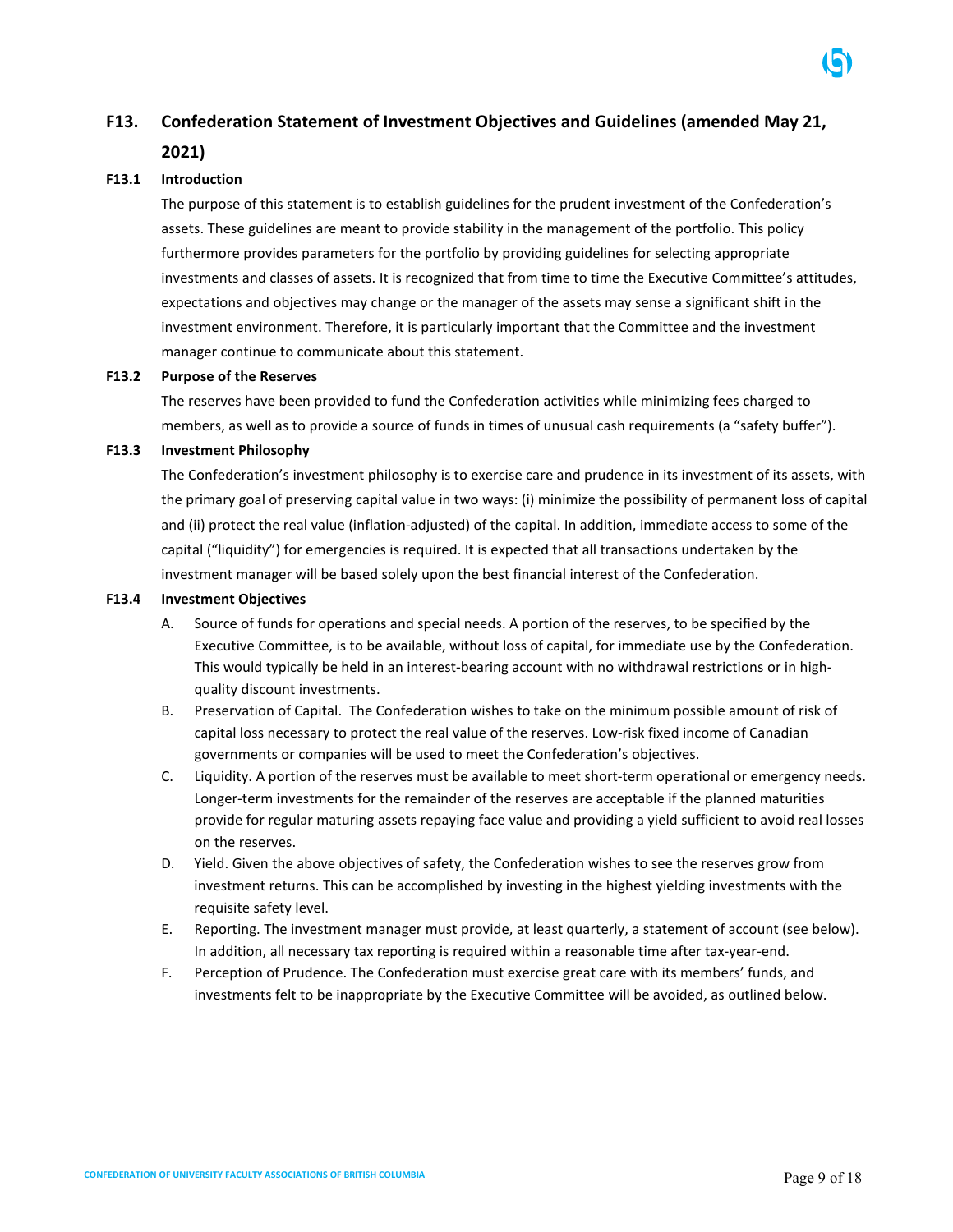

### **F13.5 Financial Guidelines**

The Executive Committee believes that the Confederation's assets should be managed in a manner which reflects the following statements.

- A. Asset Allocation
	- 1. The reserves will be invested in the fixed income obligations of the Canadian federal government, its agencies, provincial governments, municipal governments or Canadian corporations.
	- 2. Cash equivalents (including all securities with maturities less than one year) will be held in an amount consistent with Section F12 (Appendix I Accounting Handbook) of this document. Thus, while no minimum nor maximum amount of cash is specified, the target amount of cash would be consistent with the "laddering structure" described in Section F12 (Appendix I Accounting Handbook).
	- 3. Convertible securities are not allowed.
	- 4. Preferred or common equity securities or other instruments are not allowed.
- B. Fixed Income Investments
	- 1. Fixed income assets selected for the Confederation's portfolio must have a readily ascertainable market value and must be readily marketable.
	- 2. Canadian government (or agencies guaranteed by the federal government) and corporate debt obligation maturities may not exceed 10 years.
	- 3. Diversification across sectors will be used when possible. It is expected that a mixture of federal, provincial and corporate debt issues would be held.
	- 4. No more than 15% of the assets taken at cost will be invested in any one issuer other than the federal government (or its agencies) or provincial issues and must be rated A- or better by at least one rating agency.
	- 5. Commercial Paper is allowed, but must be rated within the highest classification, by two rating services.
	- 6. Cash Equivalents. Insured certificates of deposit, Canadian Treasury Bills and other insured interestbearing accounts are allowed.
	- 7. Corporate Debt Obligations must be of investment grade rated A- or better by at least one rating agency.

#### **F13.6 Ethical Guidelines**

Through holding investments with Vancity, CUFA BC upholds the principles of Socially Responsible Investments (SRI) through the environmental, social, and governance (ESG) framework. Vancity's policy on SRI ensures all of its funds do not invest in fossil fuels, military weapons, nuclear power, tobacco, gambling, and pornography. Vancity is also a signatory to the UN Principles for Responsible Banking, the Collective Commitment to Climate Action, and the Global Alliance for Banking on Values. Learn more about Vancity's leadership in environmental sustainability: [https://www.vancity.com/AboutVancity/News/Backgrounders/Environmental\\_Leadership](https://www.vancity.com/AboutVancity/News/Backgrounders/Environmental_Leadership)

#### **F13.7 Implementation**

It is expected that the investment manager will form a "laddered" bond portfolio, with maturities spaced in one-year intervals out to a maximum of ten years. A similar face value of debt obligations will be held in each bucket.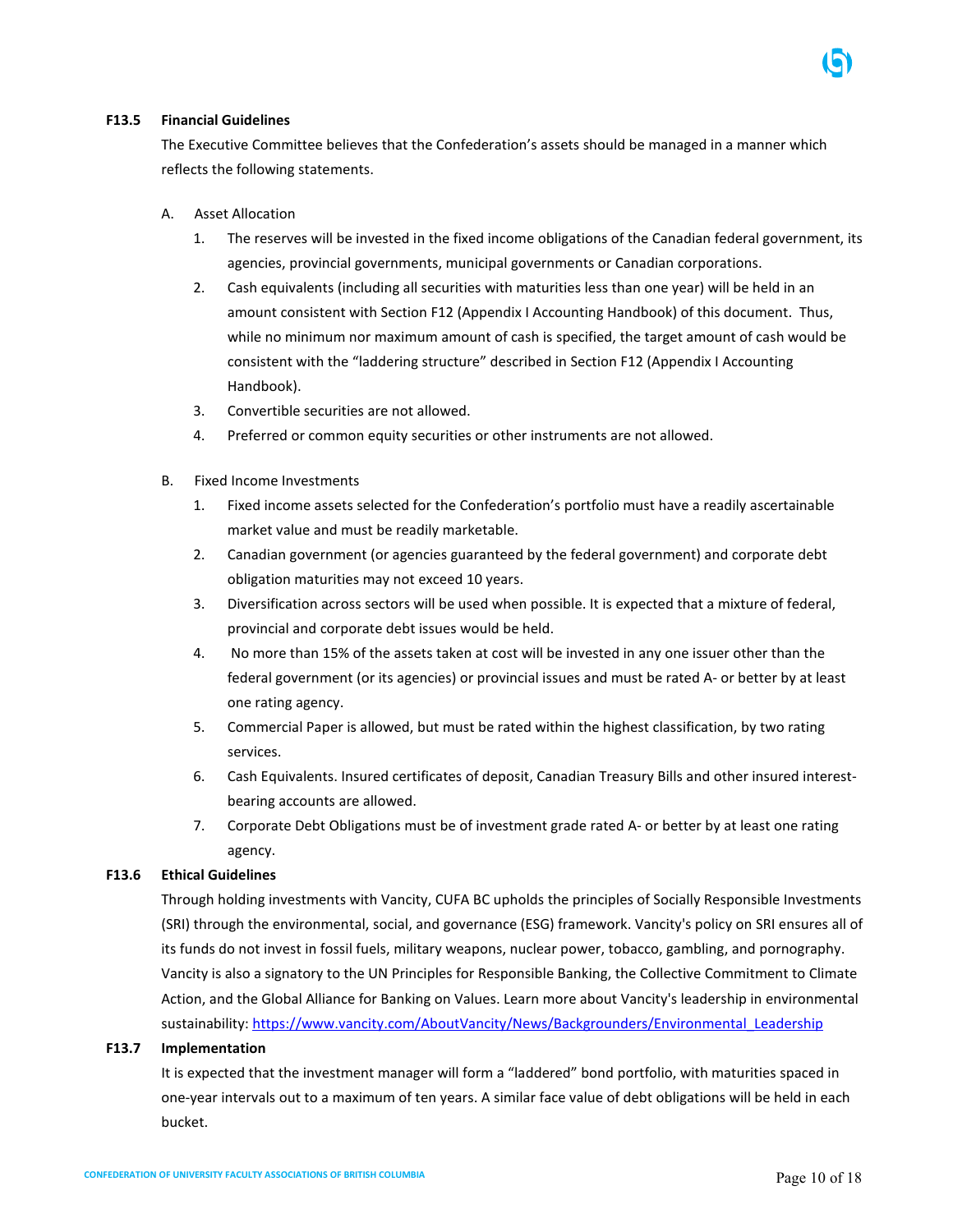Within each of these "maturity buckets" will be fixed income securities of the same or similar maturities. If more than one issuer can be held in a bucket, then diversification argues for doing so. The shortest maturity bucket will be where liquidity for the Confederation will available. The primary investment objectives of capital preservation and growth will be obtained by holding each instrument to maturity, providing return of investment, to be rolled over into the longest maturity bucket.

#### **F13.8 Reporting Requirements**

Monthly statements of account will be provided to the Confederation by the investment manager when there is activity within the account. If there are no transactions within the month, there will be no monthly statement. Quarterly statements are generated regardless of account activity. Statements will include an account balance and the composition and valuation of the reserves.

Performance reports will be provided by the investment manager quarterly, indicating the historical rates of return on the reserves. The particular structure of investments by the Confederation is sufficiently different from the broad bond indices (like the DEX Universe bond index) so that comparing the Confederation's reserves returns with such benchmarks is inappropriate. The reserves' rate of return and current yield-tomaturity shall be compared to the rate of inflation reported by the Bank of Canada ("Headline" CPI).

### **F13.9 Administrative and Review Procedures**

Review of Policies. All investment policies and investment management guidelines shall be reviewed from time to time as needed, but no less than once every five years, at a Confederation General Meeting.

### <span id="page-10-0"></span>**F14. Fraud Prevention Policy (amended May 21, 2021)**

This fraud prevention policy is established to facilitate the development of controls that will aid in the detection and prevention of fraud against the Confederation. It is the intent of the Confederation to promote consistent organizational behaviour providing guidelines and assigning responsibility for the development of controls and conduct of investigations.

#### **F14.1 Scope of Policy**

This policy applies to any irregularity, or suspected irregularity, involving employees as well as the Executive Committee, Council officers and delegates, consultants, vendors, contractors, outside agencies doing business with staff, and/or any other parties with a business relationship with the Confederation. Any investigative activity required will be conducted without regard to the suspected wrongdoer's length of service, position/title, or relationship to the Confederation.

#### **F14.2 Policy**

The Confederation's Officers and Executive Director are responsible for the detection and prevention of fraud, misappropriations, and other irregularities. Fraud is defined as the intentional, false representation or concealment of a material fact for the purpose of inducing another to act upon it to his or her injury. The Officers and Executive Director will be familiar with the types of improprieties that might occur within his or her area of responsibility, and will be alert for any indication of irregularity.

Any irregularity that is detected or suspected must be reported immediately to the Secretary/Treasurer and Executive Director, who are responsible for the coordination of any investigation as per F14.4. In the event the actions involved concern the Secretary/Treasurer, reports must be made to the Executive Director and the President. In the event of actions on the part of the Executive Director, reports must be made to the Secretary/Treasurer and President.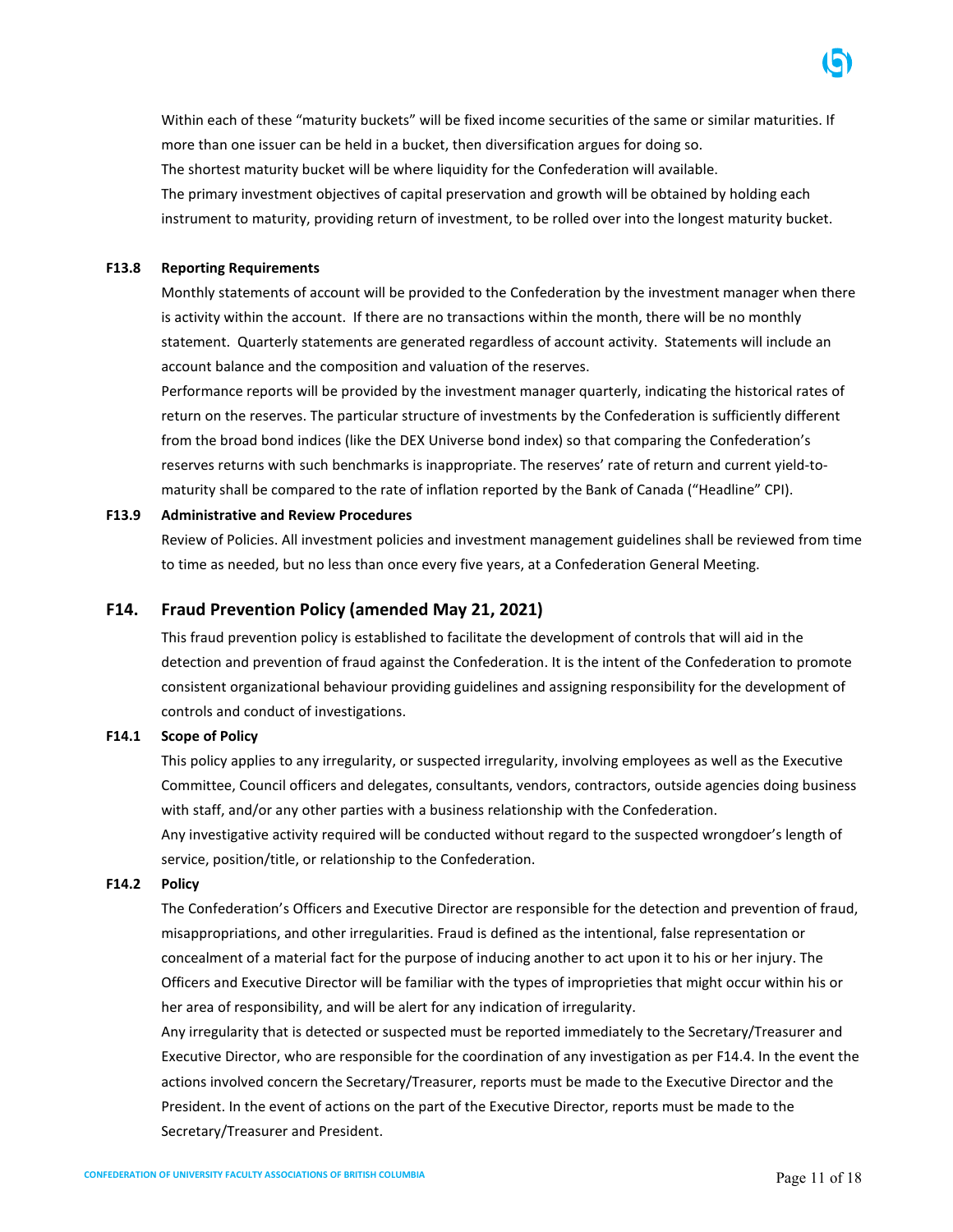### **F14.3 Actions Constituting Fraud**

The terms defalcation, misappropriation, and other fiscal irregularities refer to, but are not limited to the following:

- Any dishonest or fraudulent act;
- Misappropriation of funds, securities, supplies, or other assets;
- Impropriety in the handling or reporting of money or financial transactions;
- Profiteering as a result of insider knowledge of the Confederation's activities;
- Disclosing confidential and proprietary information to outside parties;
- Disclosing to other persons securities activities engaged in or contemplated by the Confederation;
- Accepting or seeking anything of material value from contractors, vendors, or persons providing services/materials to the Confederation.
- Destruction, removal, or inappropriate use of records, furniture, fixtures, and equipment; and/or
- Any similar or related irregularity.

#### **F14.4 Investigation Responsibilities**

The Secretary/Treasurer and Executive Director have the primary responsibility for coordinating the investigation of all suspected fraudulent acts as defined in this policy. Specifically, they will contract third-party investigators and liaise with the Executive Council regarding developments.

If the investigation substantiates that fraudulent activities have occurred, the investigators will issue reports to the Secretary/Treasurer and Executive Director to be presented to the Executive Council.

Decisions to prosecute or refer the examination results to the appropriate law enforcement and/or regulatory agencies for independent investigation will be made in conjunction with legal counsel and senior management, as well as final decisions on disposition of the case.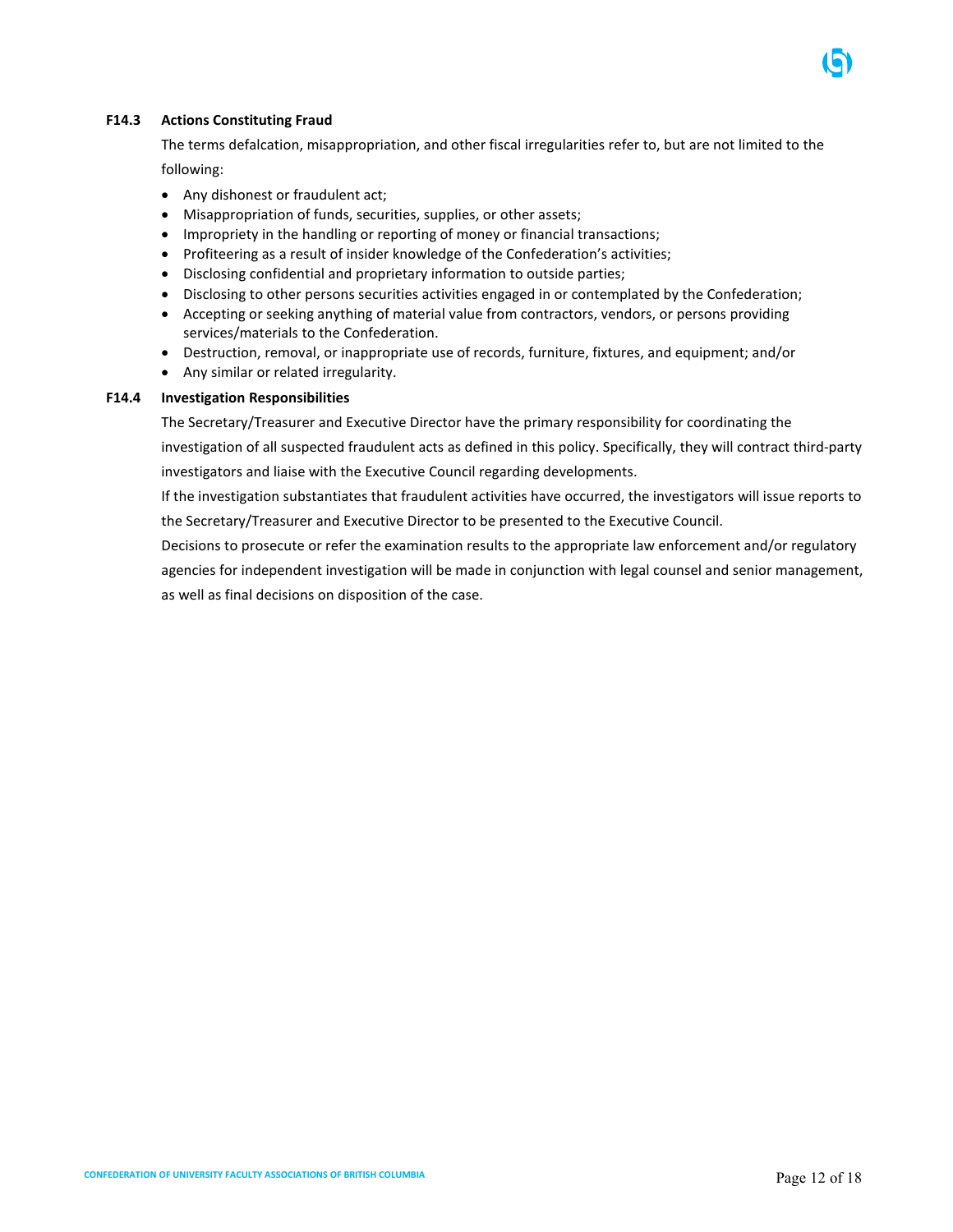# <span id="page-12-0"></span>**Reserves Policies**

# <span id="page-12-1"></span>**R1. Staff Termination Reserve** *(***amended May 21, 2021***)*

- R1.1 The purpose of the Staff Termination Reserve is to set aside restricted funds to make severance payments to the Confederation's employees if such payments should prove necessary. These funds may also be used to pay for the Confederation's share of any mediation or arbitration costs arising from the termination of employment of an employee of the Confederation.
- R1.2 The amount of money set aside in this reserve shall be equivalent to the sum of: the amount owing to the staff in the event of severance; one-half of the annual vacation entitlement for each position; and a \$10,000 contingency for mediation, arbitration and/or legal fees.
- R1.3 Use of the funds in this reserve must be authorized by a resolution at a General Meeting or at an Executive Committee meeting.

# <span id="page-12-2"></span>**R2. Equipment Replacement Fund** *(***amended April 15, 2016***)*

- R2.1 The purpose of the Equipment Replacement Fund is to set aside restricted funds to pay for the replacement or upgrade of computer hardware, computer software and other substantive office equipment as necessary.
- R2.2 Use of these funds is at the discretion of the Executive Director and the Secretary/Treasurer, in consultation with the President.
- <span id="page-12-3"></span>**R3. Distinguished Academics Awards Fund (repealed April 11, 2019)**

# <span id="page-12-4"></span>**R4. Professional Development Expense Reserves (repealed April 15, 2016)**

# <span id="page-12-5"></span>**R5. General Operating Reserve** *(***amended April 11, 2019***)*

- R5.1 The purpose of the General Operating Reserve is to build and maintain an adequate level of unrestricted net assets
	- (a) to support the organization's day-to-day operations in the event of unforeseen shortfalls, and;
	- (b) for one-time, nonrecurring expenses that otherwise support the goals and operational strategies of the organization.

The operating reserve is not generally intended to replace a permanent loss of funds or eliminate an ongoing budget gap.

- R5.2 The reserve will normally be funded with surplus from unused operating funds. The funds will be maintained in accordance with the investment objectives and guidelines described in F13.
- R5.3 To provide for the contingencies detailed in R5.1, the long-term goal is to build the reserve to a level equivalent to two years's worth of operating expenses.
- R5.4 Except as outlined in R5.4, authority for the use of this reserve rests with the Executive Committee. Any use of operating reserves will be reported to Council at its next scheduled meeting, accompanied by a description of the use of the funds and plans for replenishment of the fund to the targeted minimum balance.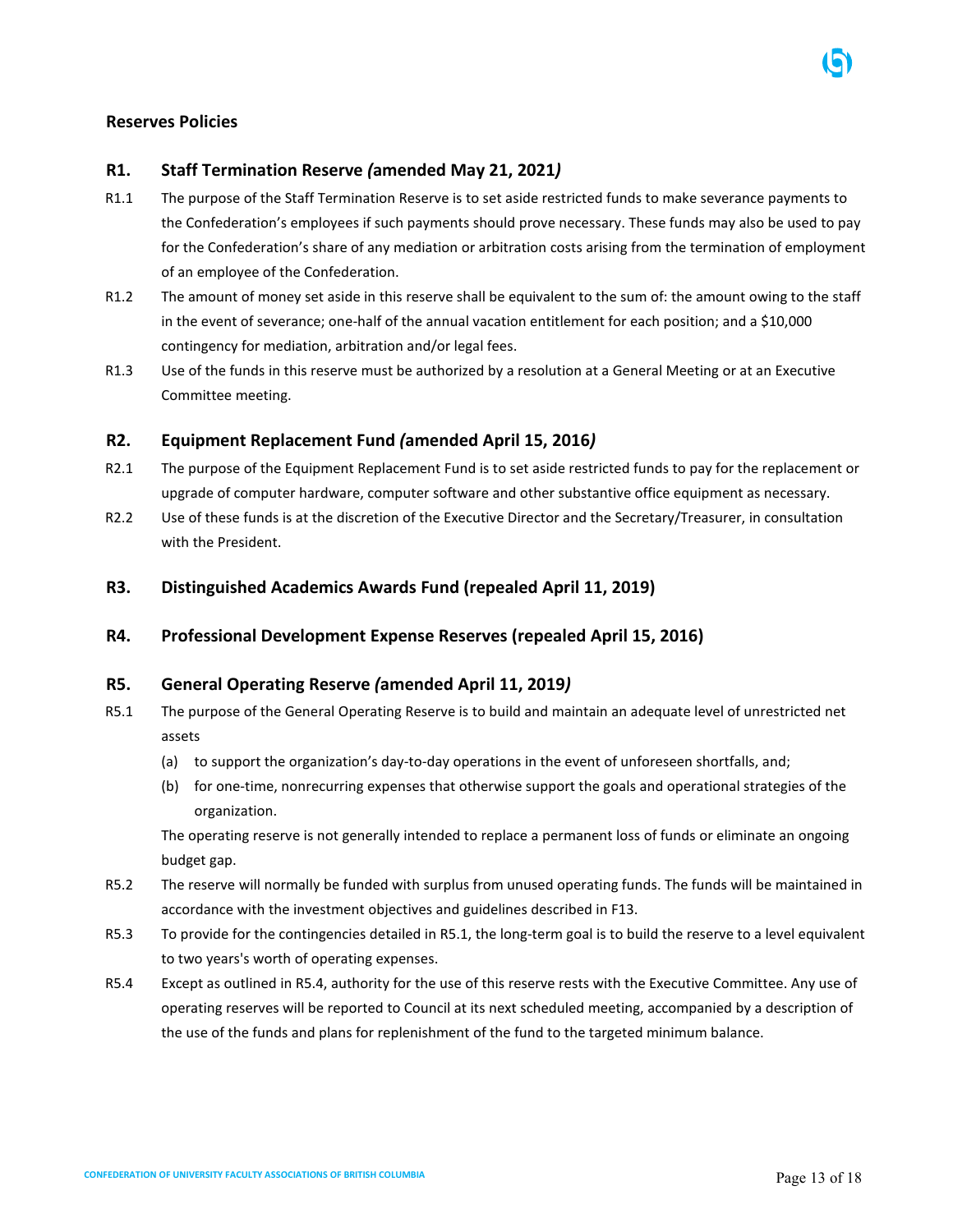# <span id="page-13-0"></span>**Staffing Policies**

# <span id="page-13-1"></span>**S1. Professional Development** *(***amended May 21, 2021***)*

S1.1 It may be required, from time to time, for the Executive Director to pursue professional development activities in order to remain at the forefront of his/her professional practice and his/her academic discipline. These activities may include, but are not limited to, the purchase of books, periodicals and subscriptions; memberships in learned societies and professional organizations; the purchase of equipment and intangibles associated there with; release time to pursue professional development activities; travel expenses for conferences, research projects or other related activities and other expenses related to professional practice, scholarship, and/or related academic activities. While there is a dedicated Professional Development Fund outlined in the employment contract, the President and the Secretary/Treasurer may, from time to time, approve additional reimbursement for selected professional development activities.

# <span id="page-13-2"></span>**S2 Pregnancy and Parental Leave (amended April 15, 2016)**

### **S2.1 Pregnancy Leave**

In case of giving birth, an Employee is entitled to a leave of absence without pay of seventeen (17) weeks. The timing of the commencement of the leave of absence shall be at the discretion of the Employee, provided that reasonable notice is given to the Employer and provided that the leave commences no later than the actual birth date.

### **S2.2 Parental Leave**

An Employee is entitled to a leave of absence without pay during the year following the birth or adoption of a child. The maximum length of unpaid leave for a gestational parent (the parent who gestates the child) is fiftytwo (52) weeks (17 weeks pregnancy + 35 weeks parental). If a gestational parent does not take unpaid pregnancy leave, she/he is entitled to thirty-seven (37) weeks of unpaid parental leave. Non-gestational parents are entitled to up to thirty-seven (37) weeks of unpaid parental leave.

Further unpaid parental leave up of to five (5) additional weeks may be granted where the child is certified by a medical practitioner to be suffering from a physical, psychological or emotional condition. The timing of the commencement of parental leave shall be at the discretion of the Employee, provided that reasonable notice is given to the Employer.

Where an Employee takes both pregnancy and parental leave, the parental leave will be taken immediately after the pregnancy leave, unless mutually agreed by the Employee and the Employer. Adoptive parents and the partner or spouse of a gestational parent are also eligible for parental leave. The benefits shall be available in the case of same-gender partners.

### **S2.3 Return to Work**

When an Employee decides to return to work after pregnancy or parental leave, she/he shall provide the Employer with at least two (2) weeks' notice. On return from pregnancy or parental leave, the Employee shall be placed in her/his former position. If the former position no longer exists, she/he shall be placed in an equivalent position.

## **S2.4 Employment Insurance Top-Up**

If the Employee taking pregnancy or parental leave has completed the greater of their probationary period or six months of full-time equivalent service, the Employee shall be eligible for a top up payment to the "maternity" or parental leave benefits received under the Employment Insurance Act.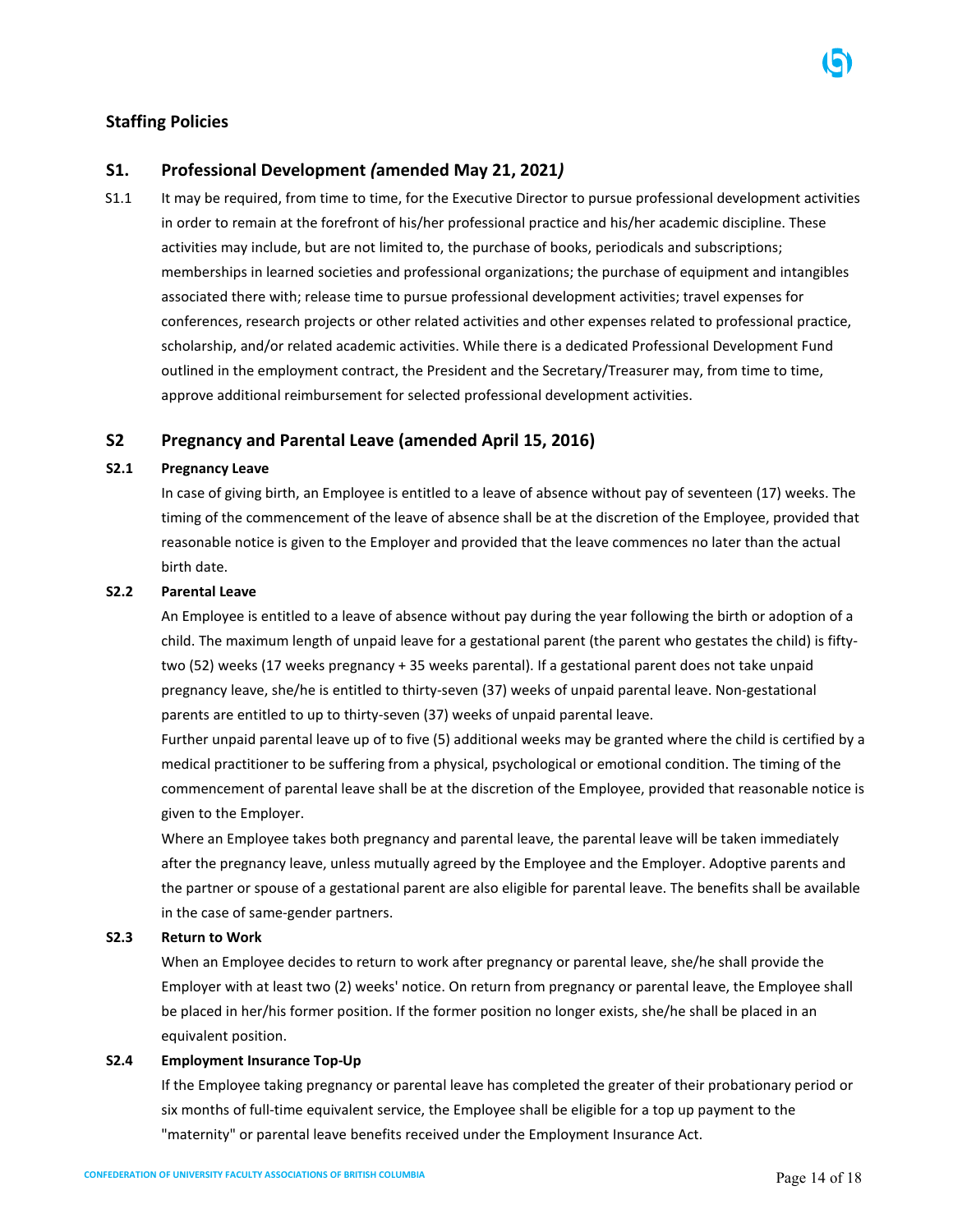

Provided the Employee has received the EI "maternity"/parental leave benefit, the Employer will pay the Employee ninety-five per cent (95%) of pre-"maternity"/ parental leave salary for the two-week waiting period for Employment Insurance benefits.

If the Employee does not apply for, or qualify for, Employment Insurance benefits, the Employer will not pay monies to the Employee for the period of time the Employee is on pregnancy or parental leave. Top up payments shall not commence until the Employee provides evidence she/he is receiving EI benefits.

### **S2.5 Benefits Continuation**

During pregnancy and parental leave, the Employer will continue to pay the following benefits:

- Medical Services Plan (MSP)
- Extended Health Benefits (EHB)
- Dental Care Plan coverage
- Basic Life Insurance

as well as the following benefits:

- Employee Family and Assistance Program (EFAP)
- Long-Term Disability Insurance Plan (IRP)
- Pension Plan

provided the Employee on pregnancy or parental leave maintains coverage by arranging to provide post-dated cheques to the Employer for her/his share of the premiums/contributions.

ចោ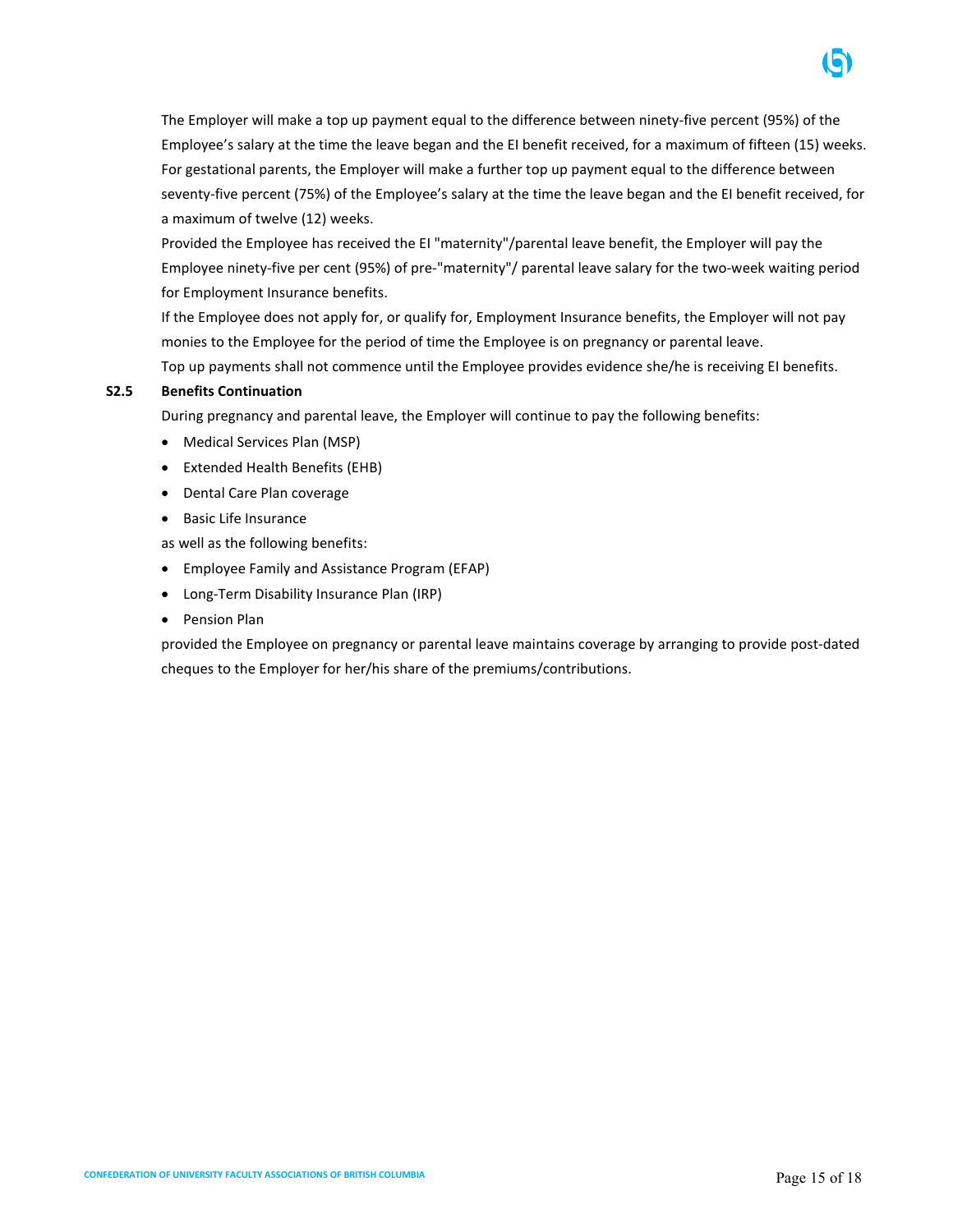# <span id="page-15-0"></span>**Appendix I - Confederation Accounting Handbook (amended April 21, 2021)**

### **F12.1 Not for Profit**

The Confederation is a not-for-profit organization. All surplus revenues generated remain within the organization. Any surplus revenues remaining after the dissolution of the organization will be disbursed as per the provisions in the Confederation's by-laws.

### **F12.2 Fiscal Year**

The Confederation's fiscal year runs from July  $1<sup>st</sup>$  to June  $30<sup>th</sup>$ .

### **F12.3 Accrual of Revenues and Expenses**

The Confederation accounts for revenues and expenses on a "cash basis" during the operating year. Accounts receivable and accounts payable are only established at the end of the fiscal year.

### **F12.4 Membership Dues**

### **F12.4.1 Calculation**

The Confederation membership dues are calculated by determining the weighted average salary for the three professorial ranks for the previous year and applying the mil rate to weighted average, resulting in a per member fee applied to all full-time, full-year members of the Confederation member faculty associations.

### **F12.4.2 Payment**

The schedule of payment by member faculty associations of their annual membership dues is negotiated with the Confederation Executive Director.

#### **F12.5 Receipts**

Almost all receipts are in the form of cheques. Occasionally small amounts of cash may be received for a variety of reasons. Receipts are deposited into the chequing account usually within one week.

### **F12.6 Expenses**

### **F12.6.1 Documentation**

With the exception of the monthly office rent, almost all other expenses have documentation in the form of invoices, receipts, electronic motions of the Executive, or General Meeting resolutions. Occasionally, honorariums are paid with only the consent of two signing officers.

#### **F12.6.2 Paid by Cheque**

All expenses paid by cheque must be authorized by two signing officers, as signified by their signature on the cheque and their initial on the cheque requisition.

Signing officers should not sign their own reimbursement cheques except under exceptional circumstances. In that case, the signing officer must obtain virtual permission from another signing officer who will review cheque requisition documentation.

#### **F12.6.2 Paid by Business Credit Card**

Business credit card expense are a source of expenditures that do not require the two-officer signing process in advance. As a result, credit card purchases require vigilant attention by the signing officers. Expenses charged to a business credit card are to be reconciled with monthly statements and presented to appropriate signing officers to indicate that they have authorized in arrears the expenditure(s). The Secretary/Treasurer and/or President should be notified in advance of charges to business credit cards that exceed \$5,000.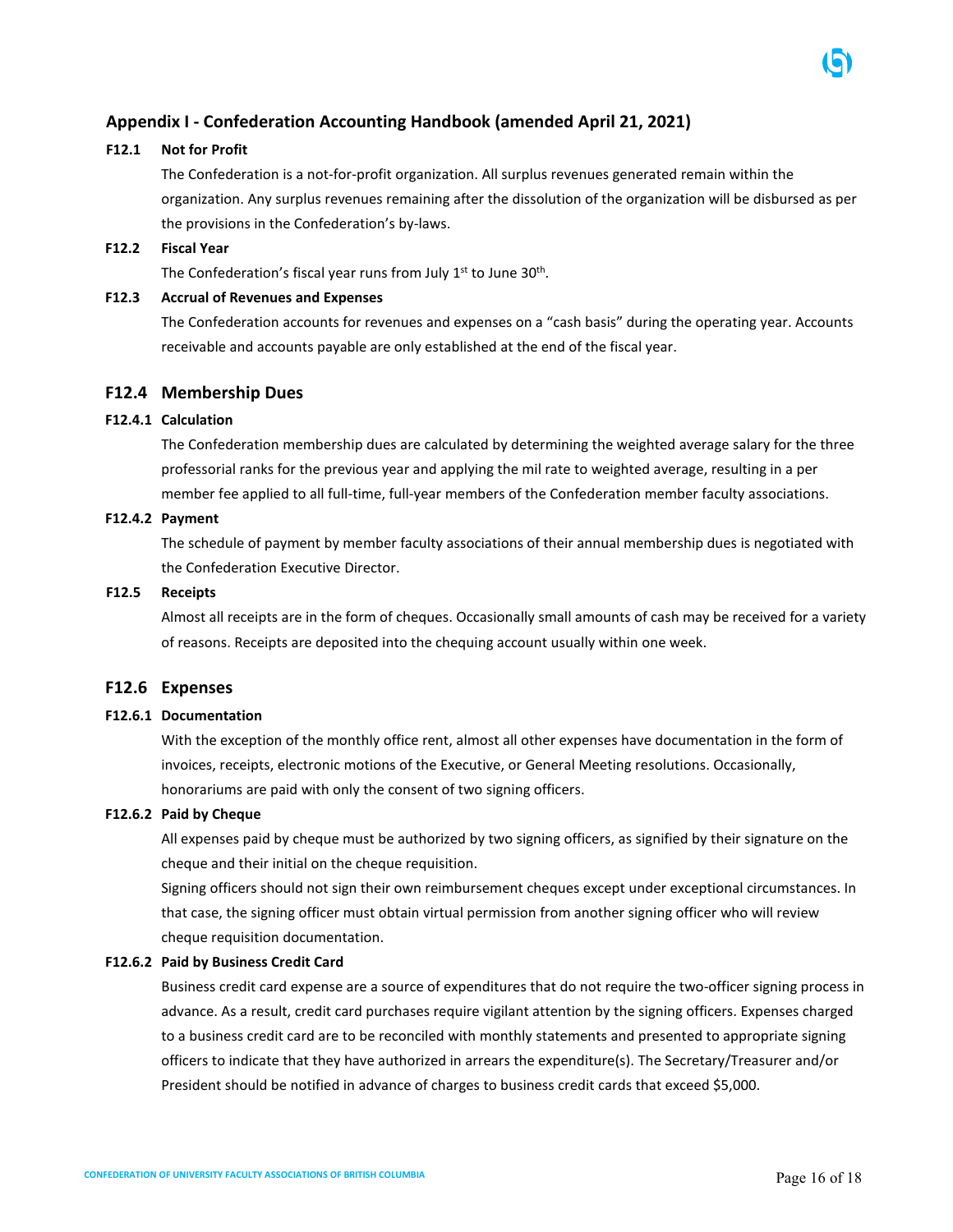#### **F12.6.3 Paid by SFU Account**

Expenses paid through the Internal SFU Account must be authorized by one of the signing officers on the account.

#### **F12.6.4 No Petty Cash**

The Confederation does not maintain a petty cash fund. Instead, the Executive Director will make purchases from either their Vancity business credit cards or personal funds and then submit receipts for reimbursement. Where the outlay of funds is expected to be substantial, the President may approve an advance.

### **F12.7 Payroll**

#### **F12.7.1 Payroll Services Providers**

Payroll for staff is provided by the University of British Columbia. This is done by making each employee an employee of record of the UBC Faculty Association. The Association bills the Confederation for monthly payroll expenses.

Payroll for the President is carried out by their home university. The Confederation provides a lump sum payment to the President's Faculty Association or university, as appropriate, to cover the cost of the secondment.

#### **F12.7.2 Pension Benefits**

The pension benefits to employees are provided by increasing the base salary by enrolling in the UBC Pension Plan. If an employee is ineligible, or elects not to join the UBC Pension Plan, the benefit will be provided by increasing her/his base salary by 10%.

### **F12.8 Bank Accounts**

#### **F12.8.1 Location and Type**

At present, the Confederation has bank accounts with two institutions:

- Vancouver City Savings Credit Union (Vancity) shares account and term deposits and business credit cards
- Simon Fraser University (SFU) an internal account used only for purchases from SFU departments

#### **F12.8.3 Account Reconciliation**

Each month the statement for the Vancity chequing and credit card accounts, as well as the SFU internal account, will be reconciled against the cheque register and the accounting records. The reconciliation documents (including the monthly journal entries) shall be signed by the Secretary/Treasurer and the Executive Director to indicate they have reviewed the document(s).

#### **F12.9 Division of Responsibilities**

#### **F12.9.1 Executive Director**

The Executive Director ensures the preparation of all financial records. In addition to his/her duties as signing officer, the Executive Director signs the monthly bank reconciliation indicating that she/he has reviewed the document and agrees with its calculations.

Ultimate accountability for the proper conduct and accounting of the finances resides with the Executive Director. Even though the President, Vice President and Secretary/Treasurer review financial matters and sign cheques, they rely on advice and proper accounting from the Executive Director.